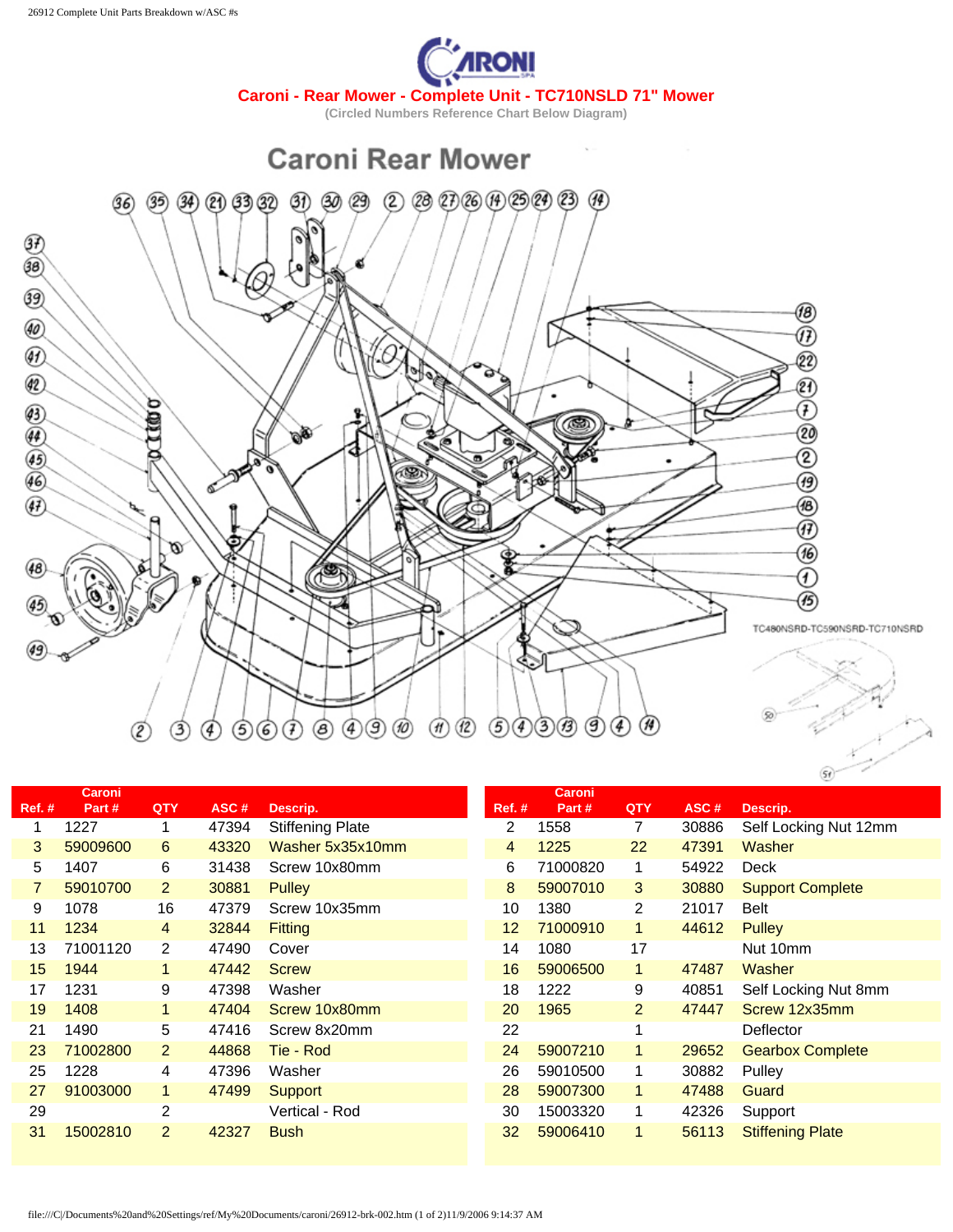26912 Complete Unit Parts Breakdown w/ASC #s

| 33              | 1236     | 2 | 47399 | Washer           | 34 | 1409     |                | 47405 | Screw 12x90mm |
|-----------------|----------|---|-------|------------------|----|----------|----------------|-------|---------------|
| 35              | 1027     | 2 | 32866 | <b>Nut</b>       | 36 | 1928     | 2.             | 47439 | Washer        |
| 37              | 59003800 | 2 | 43279 | Pin              | 38 | 1253     | 4              | 32867 | Washer        |
| 39              | 59005200 | 4 | 30903 | <b>Spacer</b>    | 40 | 59005000 | 4              | 30907 | <b>Spacer</b> |
| 41              | 59005100 | 4 | 30906 | Spacer           | 42 | 59004900 | $\overline{2}$ | 30904 | Spacer        |
| 43              | 71001310 | 2 | 32835 | Support          | 44 | 1183     | 4              | 32742 | Self Lock Pin |
| 45              | 59005000 | 8 | 30907 | Spacer           | 46 | 59006110 | 4              | 30887 | Fork          |
| 47              | 59000210 | 4 | 30883 | <b>Spacer</b>    | 48 | 59008700 | 4              | 28538 | Wheel         |
| 49              | 1100     | 4 | 30885 | Screw            | 50 | 71005700 |                | 54923 | <b>Deck</b>   |
| 51 <sub>1</sub> | 71006600 |   | 54488 | <b>Deflector</b> |    |          |                |       |               |
|                 |          |   |       |                  |    |          |                |       |               |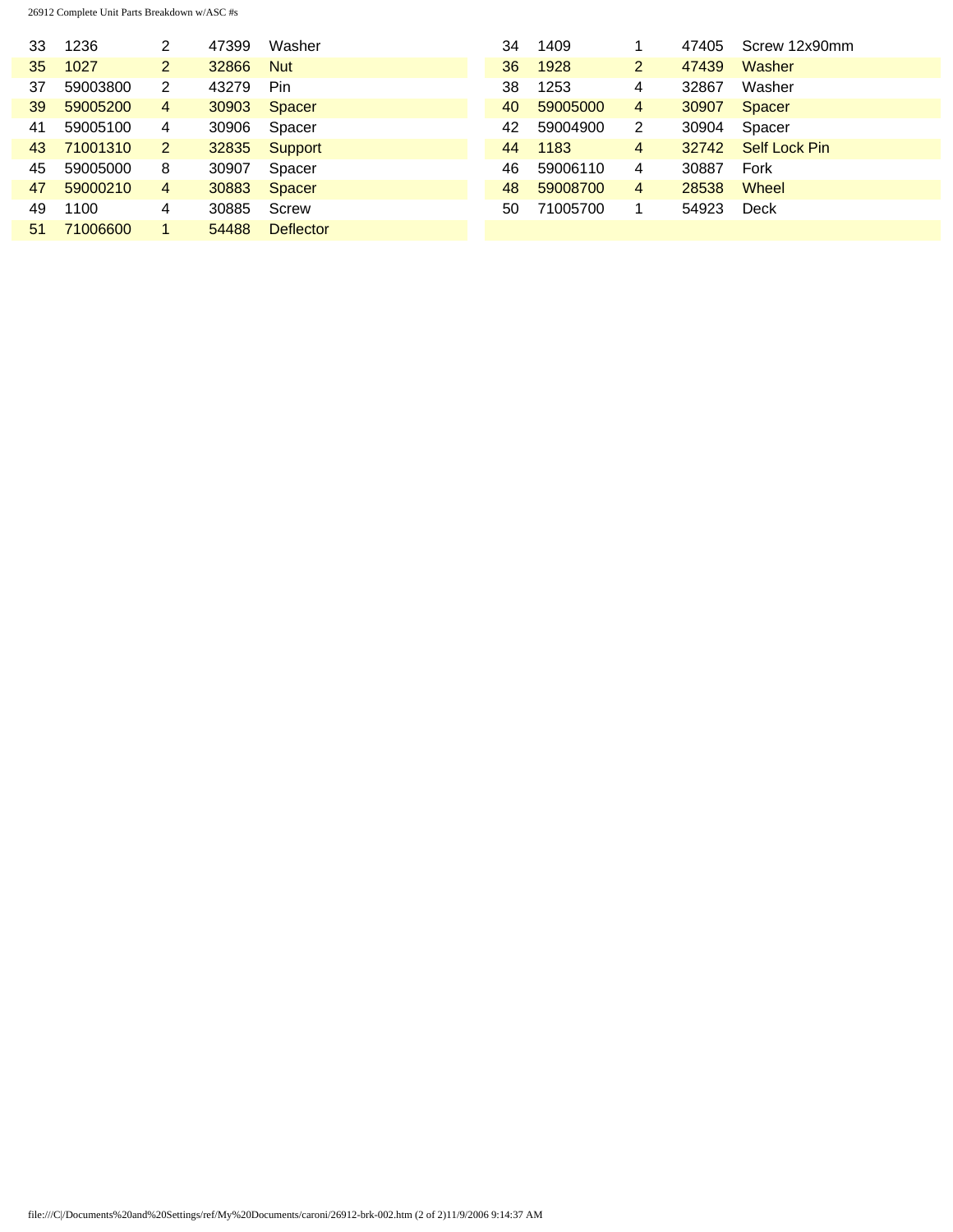



file:///C|/Documents%20and%20Settings/ref/My%20Documents/caroni/26912-brk-003.html (1 of 2)11/9/2006 9:14:45 AM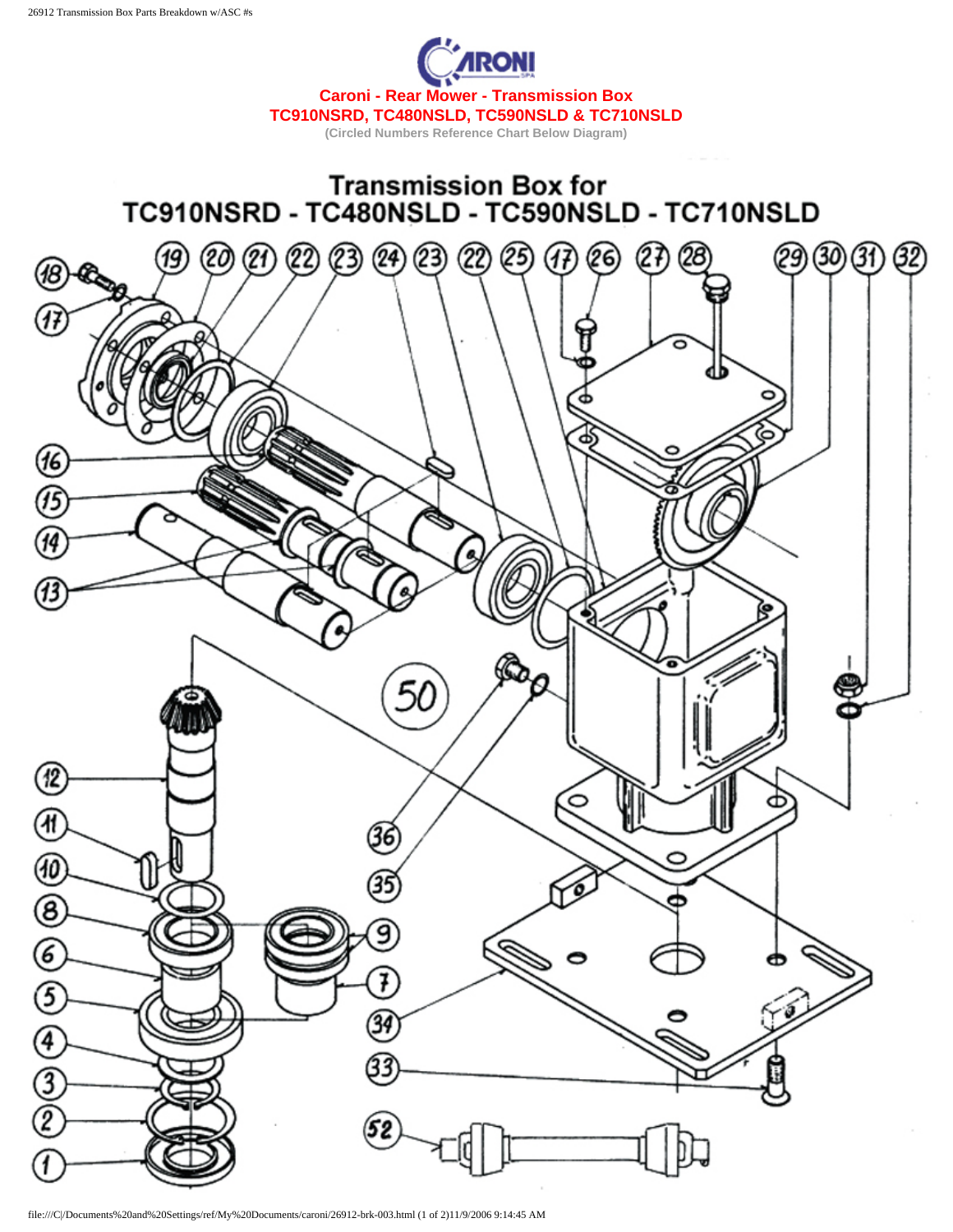26912 Transmission Box Parts Breakdown w/ASC #s

 $\check{~}$ 

|                | <b>Caroni</b> |                |       |                         |                         | <b>Caroni</b> |                |       |                             |
|----------------|---------------|----------------|-------|-------------------------|-------------------------|---------------|----------------|-------|-----------------------------|
| <b>Ref. #</b>  | Part#         | QTY            | ASC#  | Descrip.                | <b>Ref. #</b>           | Part#         | QTY            | ASC#  | Descrip.                    |
| 1              | 1450          | $\mathbf 1$    | 30898 | Oil Seal                | $\overline{2}$          | 1539          | $\mathbf{1}$   | 31433 | Circlip                     |
| 3              | 1459          | $\mathbf{1}$   | 31432 | <b>Circlip</b>          | $\overline{\mathbf{4}}$ | 1431          | $\mathbf{1}$   | 32864 | Washer                      |
| 5              | 1401          | 1              | 30894 | Bearing                 | 6                       | 59003300      | 1              | 32863 | Spacer                      |
| $\overline{7}$ | F1500400      | $\mathbf{1}$   |       | <b>Spacer</b>           | 8                       | 1400          | $\mathbf{1}$   | 30895 | <b>Bearing</b>              |
| 9              | 1770          | $\overline{c}$ | 31431 | Bearing                 | 10                      | 1432          | 1              | 32861 | Washer                      |
| 11             | 1439          | 1              | 31429 | Key                     | 12                      | 59003020      | 1              | 30899 | Pinion                      |
|                |               |                |       |                         |                         | F5905900      | $\mathbf{1}$   |       | Pinion                      |
| 13             | 1026          | $\overline{c}$ | 31427 | Circlip                 | 14                      | 59006310      | 1              |       | Shaft No Splined            |
| 15             | F5901500      | 1              |       | <b>Shaft Only Front</b> | 16                      | 59002900      | 1              | 32856 | <b>Shaft Splined</b>        |
| 17             | 1226          | 8              | 47392 | Washer                  | 18                      | 1083          | 4              | 47380 | <b>Screw</b>                |
| 19             | 59002710      | $\mathbf 1$    | 32853 | Cover                   | 20                      | 59003500      | 1              | 32854 | Gasket                      |
| 21             | 1451          | 1              | 30897 | Oil Seal                | 22                      | 1799          | 2              | 32855 | Washer                      |
| 23             | 1579          | $\overline{2}$ | 30896 | <b>Bearing</b>          | 24                      | 1449          | $\mathbf{1}$   | 31428 | Key                         |
| 25             | 59002620      | 1              |       | Box                     | 26                      | 1490          | 4              | 47416 | Screw 8x20mm                |
| 27             | 59002800      | $\mathbf{1}$   |       | Cover                   | 28                      | 1477          | $\mathbf{1}$   | 47415 | Plug                        |
| 29             | 59003400      | 1              | 32858 | Gasket                  | 30                      | 59003120      | 1              | 30900 | Pinion                      |
|                |               |                |       |                         |                         | F5906000      | 1              |       | Pinion                      |
| 31             | 1558          | 4              | 30886 | Self Locking Nut 12mm   | 32                      | 1227          | 5              | 47394 | Washer                      |
| 33             | 1410          | 4              | 45888 | <b>Screw</b>            | 34                      | F5900500      | 1              |       | <b>Belt Stretcher Plate</b> |
|                |               |                |       |                         |                         | 59001500      | 1              | 47481 | <b>Belt Stretcher Plate</b> |
| 35             | 1448          | 1              | 47412 | Washer                  | 36                      | 1777          | 1              | 47433 | <b>Screw</b>                |
| 37             | 1462          | 1              | 30935 | Self Locking Nut        | 38                      | 5900800       | $\overline{2}$ | 32842 | Spacer                      |
| 39             | 1112          | $\overline{2}$ | 17851 | <b>Bearing</b>          | 40                      | 1545          | $\overline{2}$ | 30891 | <b>Circlip</b>              |
| 41             | 5900700       | 1              | 32843 | Spacer                  | 42                      | 1234          | 1              | 32844 | Fitting                     |
| 43             | 59000600      | $\mathbf{1}$   | 45229 | <b>Support</b>          | 44                      | 59001000      | $\mathbf{1}$   | 42093 | <b>Disk</b>                 |
| 45             | 1461          | 1              | 30889 | Key                     | 46                      | 59000900      | 1              | 30888 | Shaft                       |

ł.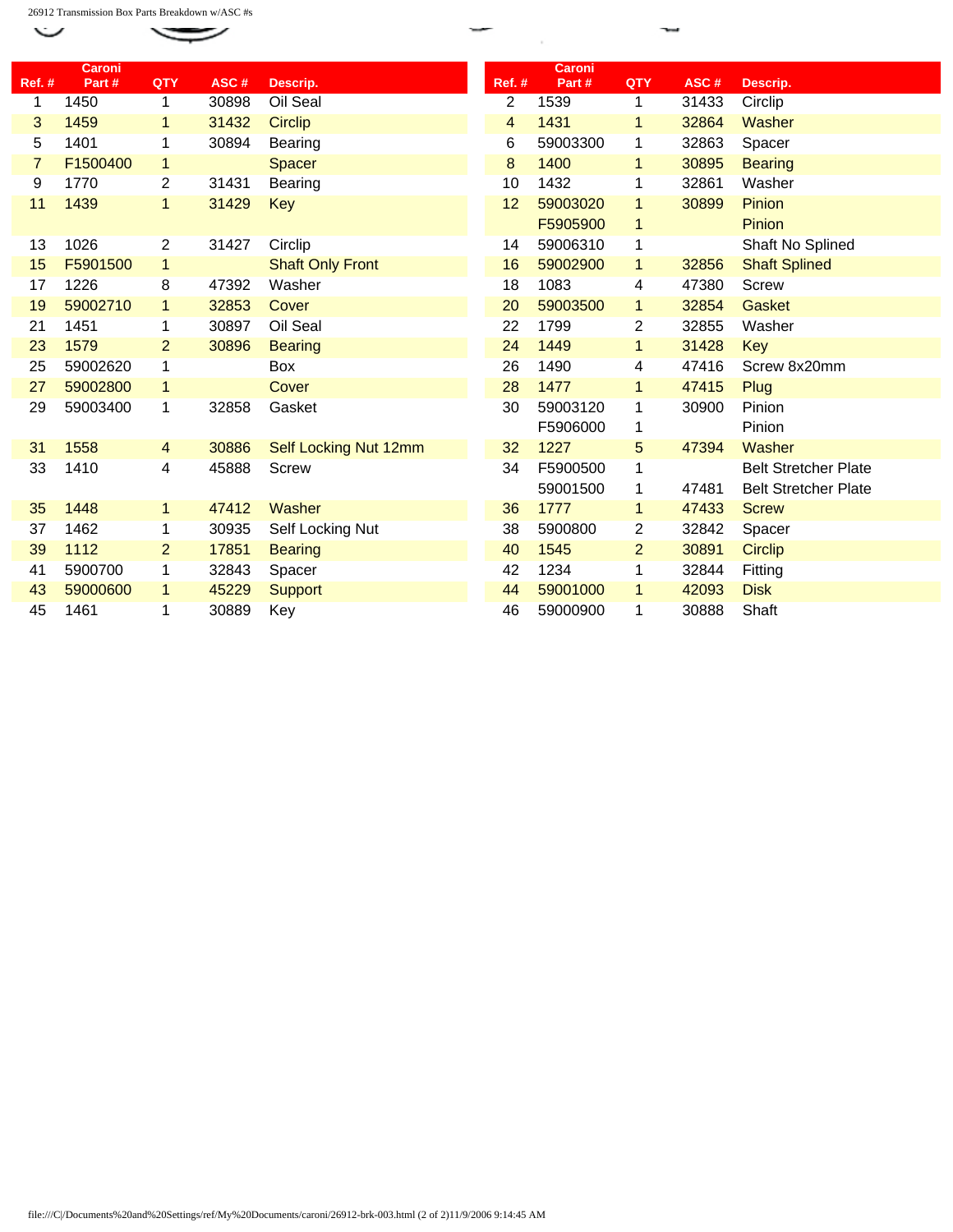

## Blade Support for:<br>TC480NSLD-TC590NSLD-TC710NSLD-TC910SRD



|        | <b>Caroni</b> |                |       |                         |        | <b>Caroni</b> |                |       |                          |
|--------|---------------|----------------|-------|-------------------------|--------|---------------|----------------|-------|--------------------------|
| Ref. # | Part#         | QTY            | ASC#  | Descrip.                | Ref. # | Part#         | QTY            | ASC#  | Descrip.                 |
| 37     | 1462          | 1              | 30935 | Self Locking Nut        | 38     | 5900800       | $\overline{2}$ | 32842 | Spacer                   |
| 39     | 1112          | $\overline{2}$ | 17851 | <b>Bearing</b>          | 40     | 1545          | $\overline{2}$ | 30891 | <b>Circlip</b>           |
| 41     | 5900700       | 1.             | 32843 | Spacer                  | 42     | 1234          | 1              | 32844 | Fitting                  |
| 43     | 59000600      | 1.             | 45229 | <b>Support</b>          | 44     | 59001000      | 1              | 42093 | <b>Disk</b>              |
| 45     | 1461          | 1.             | 30889 | Key                     | 46     | 59000900      | 1              | 30888 | Shaft                    |
| 47     | 71001000      | 1.             | 28540 | <b>Blade</b>            | 48     | 1801          | 1              | 32845 | Washer                   |
|        | 59006200      | 1.             | 28539 | <b>Blade</b>            |        |               |                |       |                          |
|        | 48007700      | 1              | 29870 | <b>Blade</b>            |        |               |                |       |                          |
| 49     | 1219          | 1              | 30902 | Self Locking Nut        | 50     | 59007210      | 1              | 29652 | <b>Gearbox Complete</b>  |
|        |               |                |       |                         |        | 71002300      |                | 32833 | <b>Gearbox Complete</b>  |
|        |               |                |       |                         |        | F5904700      | 1              |       | <b>Gearbox Complete</b>  |
|        |               |                |       |                         |        | F5907100      | 1              |       | Gearbox Complete         |
|        |               |                |       |                         |        | 91004900      | 1              |       | <b>Gearbox Complete</b>  |
| 51     | 59007010      | 1.             | 30880 | <b>Support Complete</b> | 52     | 1710          | 1              |       | No Splined PTO Shaft     |
|        |               |                |       |                         |        | 1883          |                |       | <b>Splined PTO Shaft</b> |
|        |               |                |       |                         |        |               |                |       |                          |